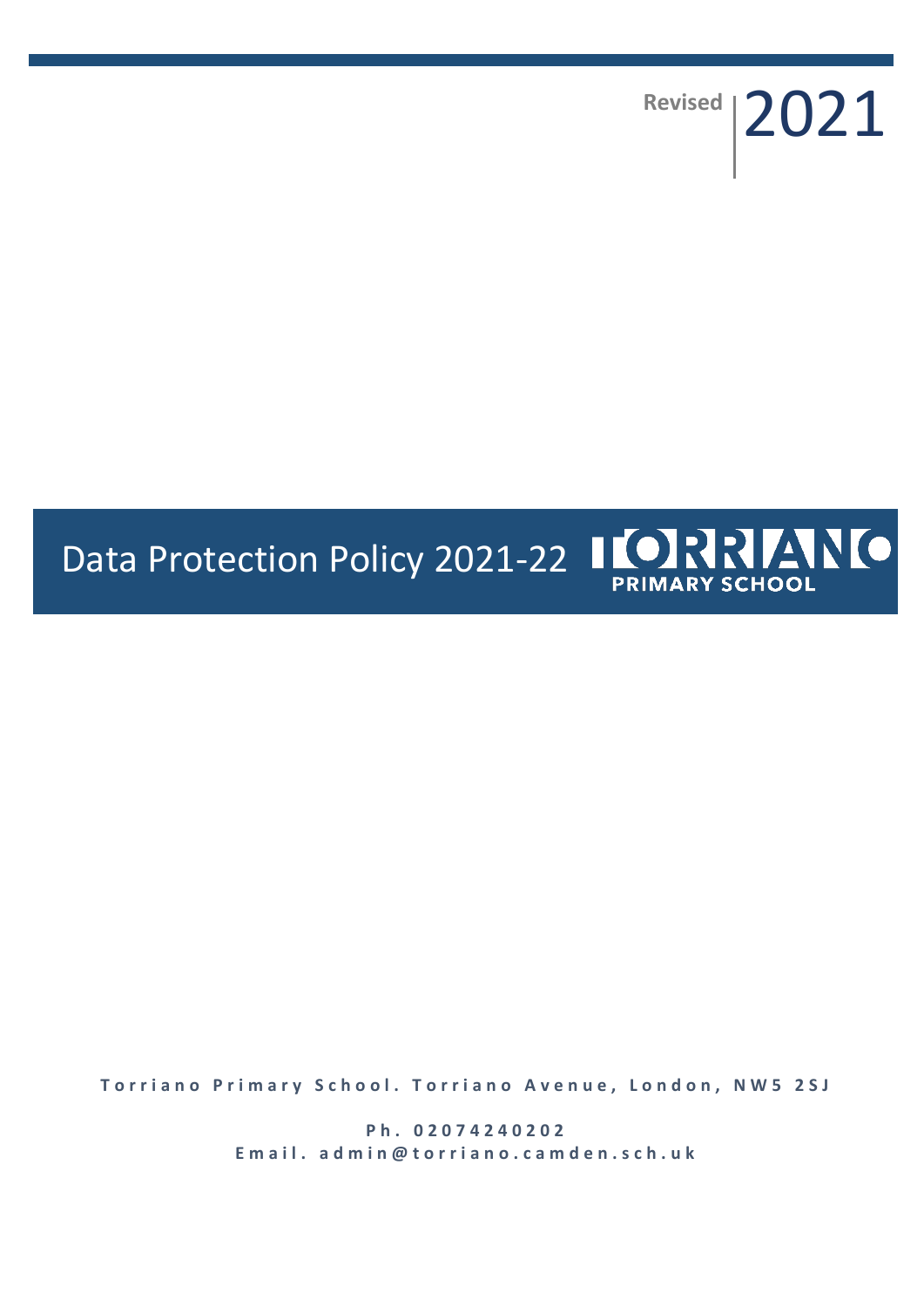### 1. **Introduction and Scope**

- 1.1 The General Data Protection Regulation (GDPR) and the Data Protection Act 2018 are the laws governing the processing of personal data in the United Kingdom. They apply to anyone that uses or accesses personal data.
- 1.2 This policy sets out how Torriano Primary School processes personal data and complies with the legislation referred to in section 1.1 and covers all processing of personal data whether in electronic or paper formats.
- 1.3 Torriano Primary School is a Data Controller registered with the Information Commissioner's Office (ICO) (registration no. **Z8023999)** and must comply with the regulations in the processing of personal data, including the way in which the data is obtained, stored, used, disclosed and destroyed. The school must be able to demonstrate compliance. Failure to comply exposes the school to civil claims and/or enforcement action from the ICO that may include financial penalties.
- 1.4 Staff, when processing personal data for school business, are acting on behalf of the Data Controller, and for avoidance of doubt, when this policy refers to actions the school shall take, it also means the staff involved with the processing of relevant personal data.
- 1.5 This policy does not form part of the contract of employment for staff, but it is a condition of employment that employees will abide by the rules and policies made by the school. Any failures to follow the policy may result in disciplinary proceedings.
- 1.6 This policy sets out the framework for Torriano Primary School's compliance with Data Protection law. Torriano Primary School has a privacy notice setting out how it uses pupil and parent data at the following website address: https://www.torriano.camden.sch.uk/
- 1.7 Torriano Primary School has a legal responsibility to comply with the Data Protection Act 2018, and with the requirements of the General Data Protection Regulation from 25 May 2018. The school, as a public authority, is named as the Data Controller under the Act. Data Controllers are organisations which hold and process personal data and have a duty to establish workplace practices and policies that are in line with the Act.
- 1.8 Overall responsibility for Data Protection rests with the Governing Body; responsibility for securing compliance with the Data Protection Act and reporting this to the Governing Body is delegated to as Helen Bruckdorfer, Senior Information Risk Owner.
- 1.9 Torriano Primary School is obligated to have a Data Protection Officer in place under the law. The name of the Data Protection Officer is the council's DPO and Borough Solicitor, Andrew Maughan and they can be contacted at 0207 974 4449.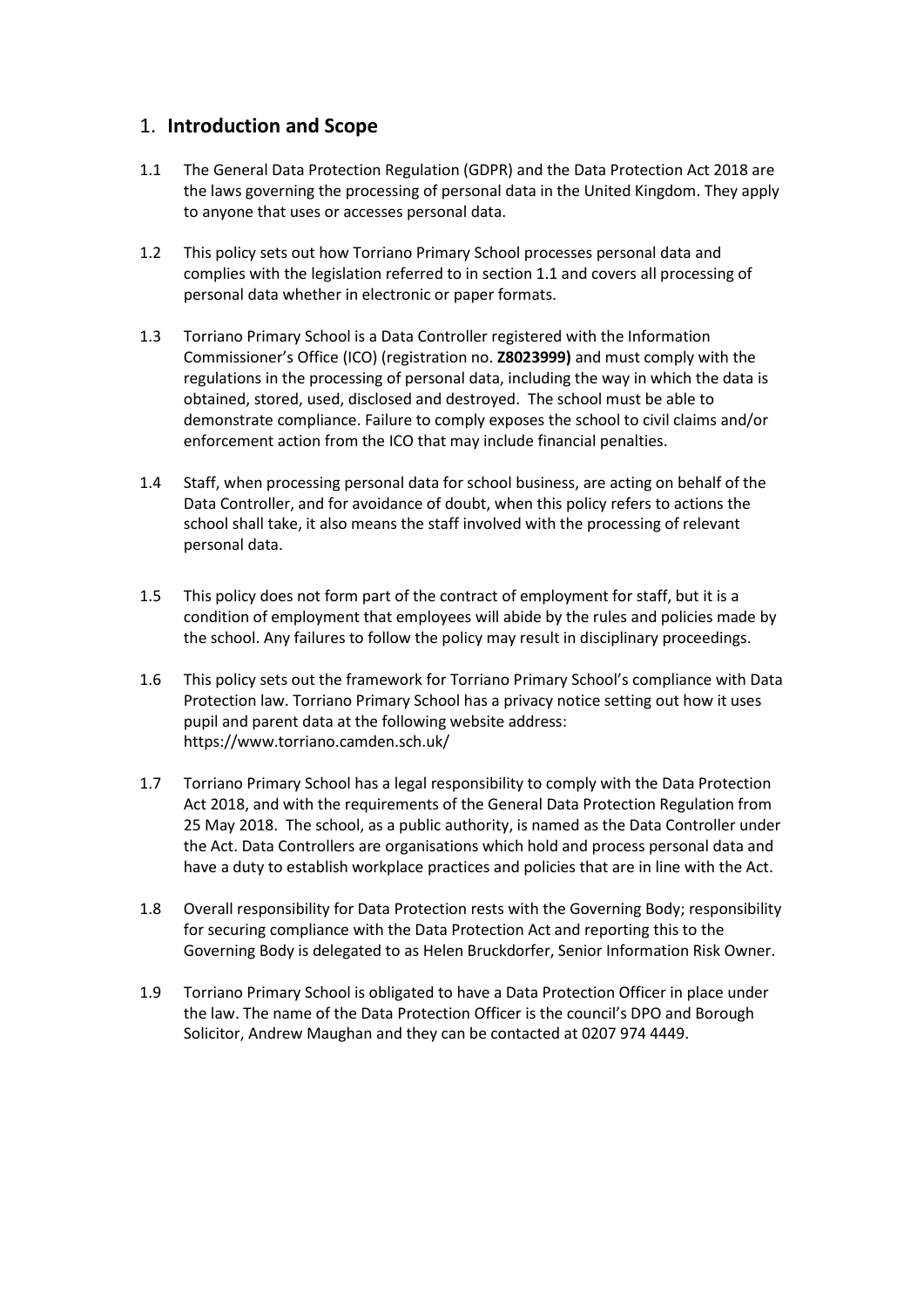## 2. **Personal Data**

- 2.1 Personal data only includes information relating to natural persons who can be identified or who are identifiable, directly from the information in question, or who can be indirectly identified from that information in combination with other information (for example: name, address, date of birth, National Insurance number, bank account details etc.). It includes any expression of opinion about that individual and any indication of any intentions the school has in respect of that individual and it also applies to personal data held visually in photographs or video clips (including CCTV) or as sound recordings.
- 2.2 Personal data can also be considered to be Special Category Data as defined by the law. This is information about racial or ethnic origin, political opinions, religious beliefs, trade union membership, physical or mental health or condition, sexual life, biometric data. Separate rules also apply in relation to information relating to criminal convictions. Torriano Primary School will only collect and process this information for specific purposes where allowed by the law (for example equal opportunities monitoring) or where it has asked and received consent to do so.
- 2.3 The school is required to adhere to the six Data Protection Principles specified in article 5.1 of the GDPR. The school is also required to maintain records that demonstrate this compliance by article 5.2 of the GDPR. This is achieved by this policy document, maintaining a record of processing activities in an Information Asset Register, and any further policies that are specific to those processing activities.
- 2.4 This policy deals with the Data Protection Principles in sections 4 through 9.

# 3. **Data Protection Officer**

- 3.1 The school is required by the legislation to appoint a Data Protection Officer (DPO). The Data Protection Officer is Andrew Maughan, Borough Solicitor for the London Borough of Camden. He can be contacted at [schoolsdpo@camden.gov.uk](mailto:schoolsdpo@camden.gov.uk) or 0207 974 4365. The Data Protection Officer is supported by Data Protection Advisors that monitor these contact details and carry out business-as-usual tasks on his behalf.
- 3.2 The role of the Data Protection Officer helps the school to monitor internal compliance, inform and advise on data protection obligations, provide advice regarding Data Protection Impact Assessments (DPIAs) and act as a contact point for data subjects and the supervisory authority.
- 3.3 Should data subjects, e.g. pupils, parents, or staff, have concerns or enquiries regarding Data Protection, they should in the first instance discuss these with the school's leadership. But if this is not possible or not practical in the circumstances, they may contact the DPO directly.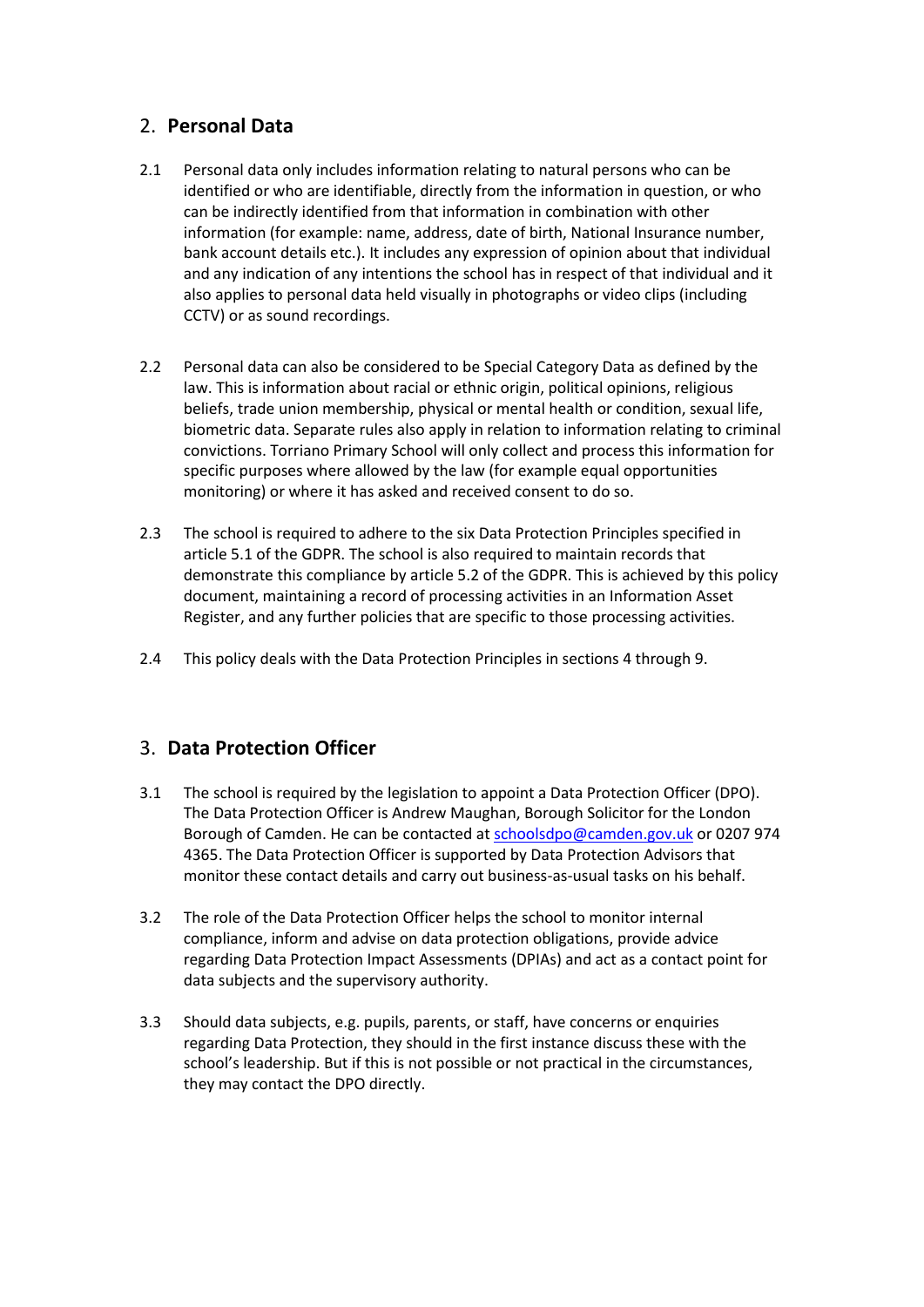## 4. **Fair, Lawful, and Transparent**

- 4.1 The school commits to compliance with the first Data Protection Principle by handling Personal Data fairly:
- 4.1.1 The school will only process Personal Data in ways which would reasonably be expected of a school and will be honest and transparent about the reasons for any processing. Should there be any processing required which may be unexpected or unusual, school leadership in conjunction with the DPO will take steps to inform the subjects as far as reasonably possible under the circumstances. This may take the form of an extra Privacy Notice. (See Section 4.3 (Privacy Notices))
- 4.1.2 If there may be any adverse effects on data subjects due to processing the school will give consideration to these and be able to justify any such processing. See section 11 – Data Protection Impact Assessments.
- 4.2 The school commits to handle personal data lawfully by assessing the lawful basis for all significant processing activity. This will be maintained in the Information Asset Register, and where necessary, recording in a DPIA.
- 4.3 The school is committed to transparency and upholding the right of the data subject to be informed of how their data is being processed. This is normally done through providing a copy of, or a link to, the School's Privacy Notice. Additional Privacy Information may be communicated with data subjects as required.
- 4.3.1 This Privacy Notice or additional information will be provided at the time the information is collected. Should the information be obtained from a third party, such as the Local Authority or Department of Education, the school will normally provide this information within 30 calendar days.

## 5. **Purposes of Processing**

- 5.1 The school shall process data only for the purposes it was originally collected, or compatible purposes. The purposes will be communicated with the data subject in a Privacy Notice as per section 4.
- 5.2 Should a need arise to process data in an additional or different way to the purposes originally specified, the school's leadership shall consult the DPO regarding a Data Protection Impact Assessment. The new purposes must be found to be lawful and fair, and then communicated transparently as per section 4.

## 6. **Data Minimisation**

6.1 The school will not collect more data than it requires. For significant processing activities, the Information Asset Owners listed in the Information Asset Register will be responsible for ensuring that only the minimum information required for the specified purpose is held, and no more. Often this will involve reviewing forms that are used to collect data, and ensure that there are not fields collecting information that is no longer used.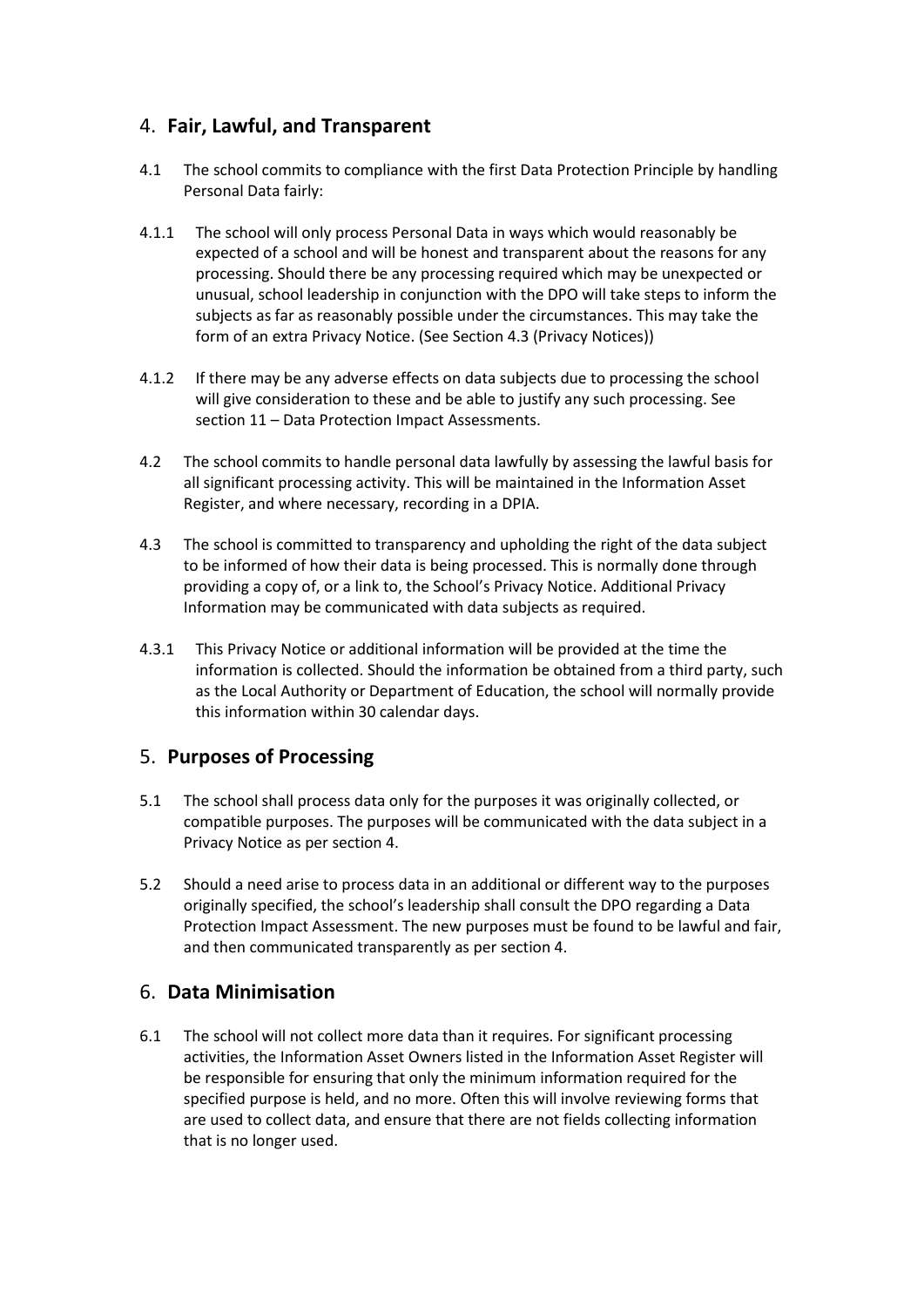6.2 For any other processing carried out on behalf of the school, the staff carrying out the processing will be responsible for compliance with this principle. In summary, staff should assess the need to collect personal data before doing so, and only collect personal data when necessary, and then only the minimum data required.

## 7. **Data Accuracy**

- 7.1 For significant processing activities, the Information Asset Owners listed in the Information Asset Register shall be responsible for ensuring accuracy of data. This will involve an assessment of the risks associated with the data being or becoming inaccurate and implementing an appropriate procedure for ensuring the data obtained is accurate and is kept accurate.
- 7.2 Individual staff remain responsible for keeping and maintaining their own accurate records for any other processing undertaken.

## 8. **Retention and Destruction**

- 8.1 Personal data shall be kept only for as long as it is required for the purpose it was collected for and no longer.
- 8.2 The school has a Retention and Destruction Policy to specify how long information is kept for. It also specifies how it is disposed of at the end of this period.
- 8.3 Each entry in the Information Asset Register shall have a corresponding entry in the Retention and Destruction Policy.
- 8.4 The Information Asset Owners are responsible for ensuring deletion/destruction is carried out in accordance with the Retention and Destruction Policy, and also for keeping the necessary records to show that data have been appropriately destroyed.
- 8.5 Other records (those not included in the Asset Register) may also be included in the Retention and Destruction Policy to assist with managing files. Staff will seek advice if uncertain about how long they should be keeping a record.

#### 9. **Information Security**

- 9.1 For significant processing activities, the Information Asset Owners listed in the IAR shall be responsible for carrying out a risk assessment and ensuring security measures in place adequately reflect the risks associated with that processing. This is in addition to any basic requirements set out below.
- 9.2 Digital Technology:
- 9.2.1 Personal data that is computerised should be coded, encrypted or password protected both on a local hard drive and on a network drive that is regularly backed up. The school has/follows procedures to protect against data loss and intrusion, in conjunction with its IT providers.
- 9.2.2 The school has in place measures to protect personal data held electronically. Access to the school's systems and information contained within is access controlled, with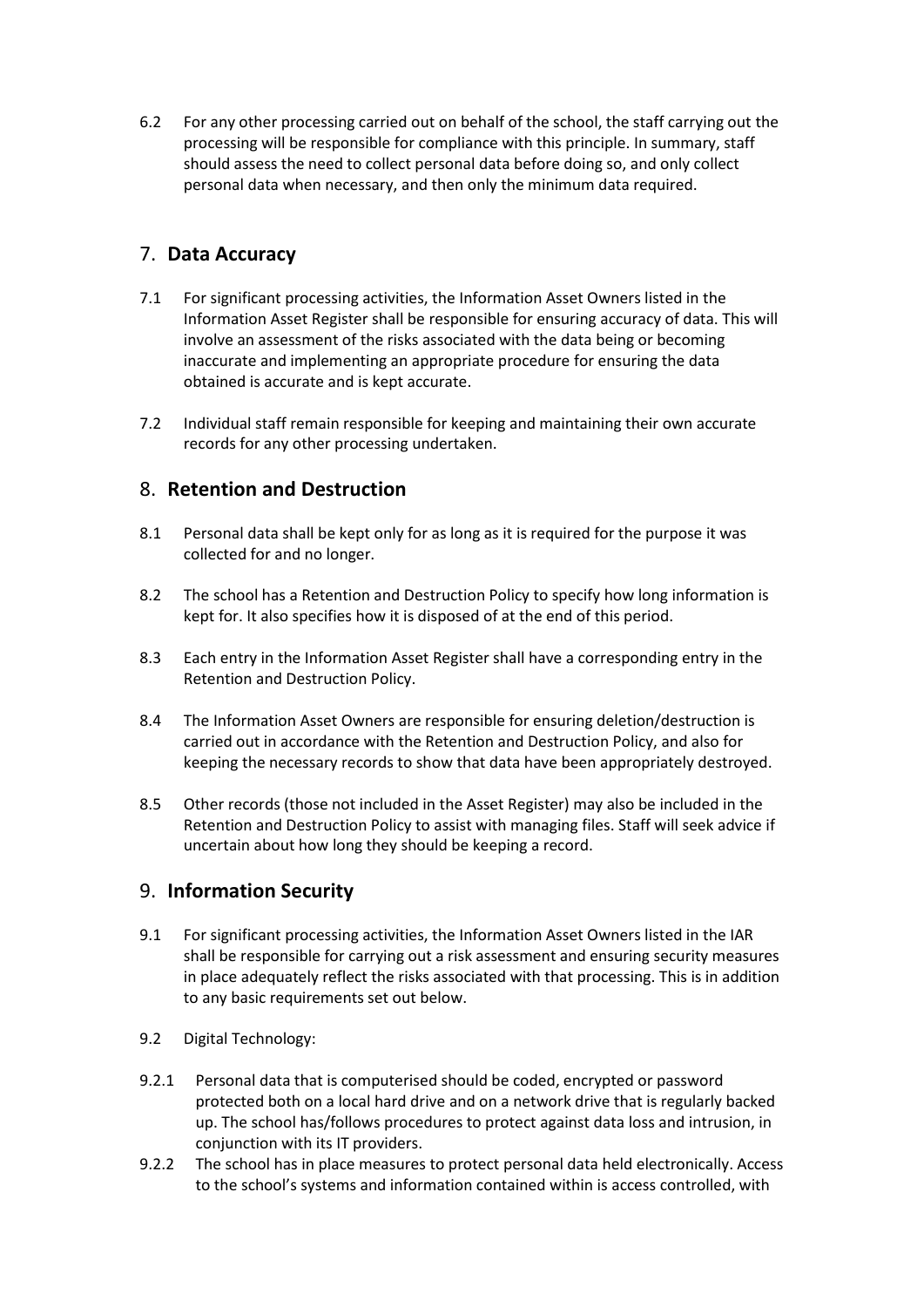each member of staff having a unique account and User ID with a password known only to them.

- 9.2.3 Staff are reminded never to share details of their account, User ID or password.
- 9.3 Paper/Hard Copy Data:
- 9.3.1 Unauthorised staff and other individuals will be prevented from gaining access to personal information. Personal data is stored in locked cabinets, with keys held only by those members of staff who require access to that data for their duties. The school maintains a register of personal data held in physical formats and its location within the school.
- 9.3.2 Staff must store data securely at all times and should never store data, even temporarily, where it may be at risk (e.g. staff must not take data to a restaurant on the way home, or leave it in the back of a car overnight or when at the supermarket).
- 9.3.3 Paper based information should only be carried outside the organisation if absolutely necessary and only with the explicit approval of the Headteacher.
- 9.3.4 This information should not be read or displayed on public transport, or in public spaces due to the risk of unauthorised disclosure.
- 9.3.5 Where it is absolutely necessary to keep confidential information at home (for example key emergency contact details or business continuity plans) as sanctioned by a manager with the necessary authority, these documents must be kept securely under lock and key. This means that such information should be stored in a private lockable cupboard or similarly secure space, and should be kept out of sight (e.g. not left on tables or in hallways where it would be visibly obvious to unauthorised persons, such as housemates, or intruders).
- 9.3.6 Paper based information should also be stored separately from high value items such as laptops wherever possible, and should not be kept together in a laptop bag.
- 9.3.7 Staff must ensure they know who to contact for security advice and guidance, including when working remotely, and how to contact them.

## 10.**Automated processing and decision making**

The school does not carry out any automated processing or decision making using personal data.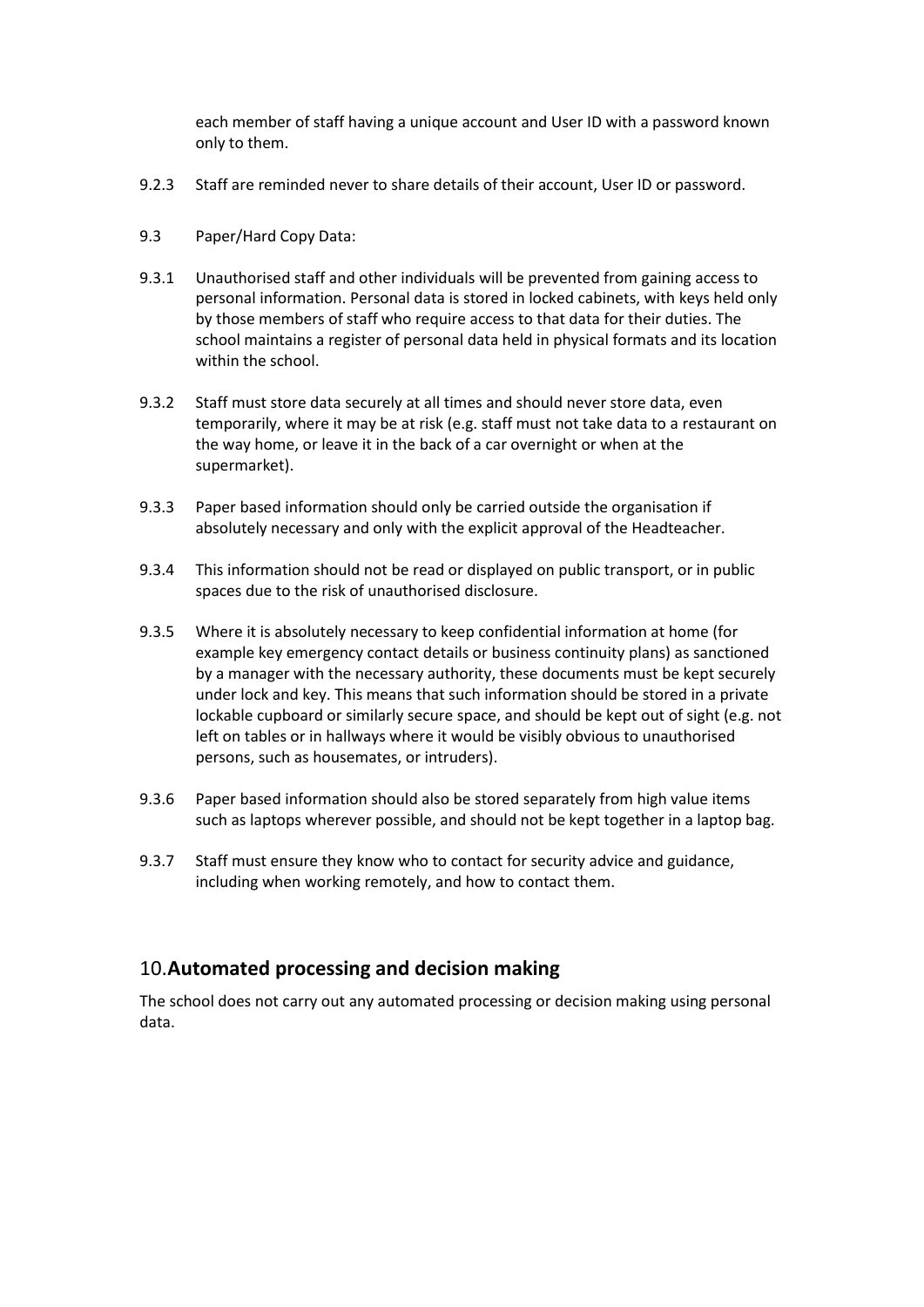## 11.**Individual Rights**

#### 11.1 **Subject Access**

- 11.1.1 Individuals ("Data Subjects") have the right to access their personal data. The person who the personal data is about is known as the data subject and the person who is making the request is known as the applicant. These can of course be the same person depending on the personal data sought. A common example of this relationship would be when a parent (applicant) is seeking personal information about their child (data subject).
- 11.1.2 To request access to personal data that the school holds about a Data Subject, a Subject Access Request (SAR) form must be completed and submitted to the School. The form is not a requirement as a valid request does not have to be in a specified format. But for convenience of record keeping, the school requests that applicants use the form. A subject access request form can be requested by emailing [admin@torriano.camden.sch.uk](mailto:admin@torriano.camden.sch.uk) or by contacting the school office on 0207 424 0202.
- 11.1.3 Parents may request information about their children. However, the legislation specifies that the rights over personal data rest with the subject of that data, providing that the subject has sufficient maturity and competency to understand their rights. There is no prescribed age specified in the legislation for this, but other parts of the legislation indicate that 13 is a reasonable starting point. This means that:
- 11.1.3.1 Pupils aged 13 and over [individual schools may wish to change this depending on their circumstances] may be informed when a request is made, and their right refuse to allow disclosure.
- 11.1.3.2 In the case of any child (including those under the age of 13) refusing to allow disclosure, an assessment must be made of their competency. If a child is assessed as competent then their control over their personal data for these purposes cannot be overridden by the wishes of the parents.
- 11.1.4 The school must take sufficient steps to be satisfied of the identity of the applicant and their right to the information. To these ends, the school may request any identification documents reasonably necessary to establish identity. These will normally include:
- 11.1.4.1 One piece of photographic identification, such as a valid passport, valid driving licence or a valid EU national identity card.
- 11.1.4.2 One piece of identification confirming address and dated within the last three months such as a utility bill, council tax statement or bank statement.
- 11.1.5 There is no fee for a Subject Access Request. Where a request is manifestly unreasonable or excessive then the school will opt to refuse the request rather than charge a fee as allowed by the legislation.
- 11.1.6 The school has one calendar month to respond to a subject access request. This may be extended in some circumstances which will be explained at the time they occur.
- 11.1.7 The details in this policy are a summary only. The school will manage Subject Access with due regard to the Information Commissioner's Office Subject Access Code of Practice, and where necessary, in consultation with the Data Protection Officer.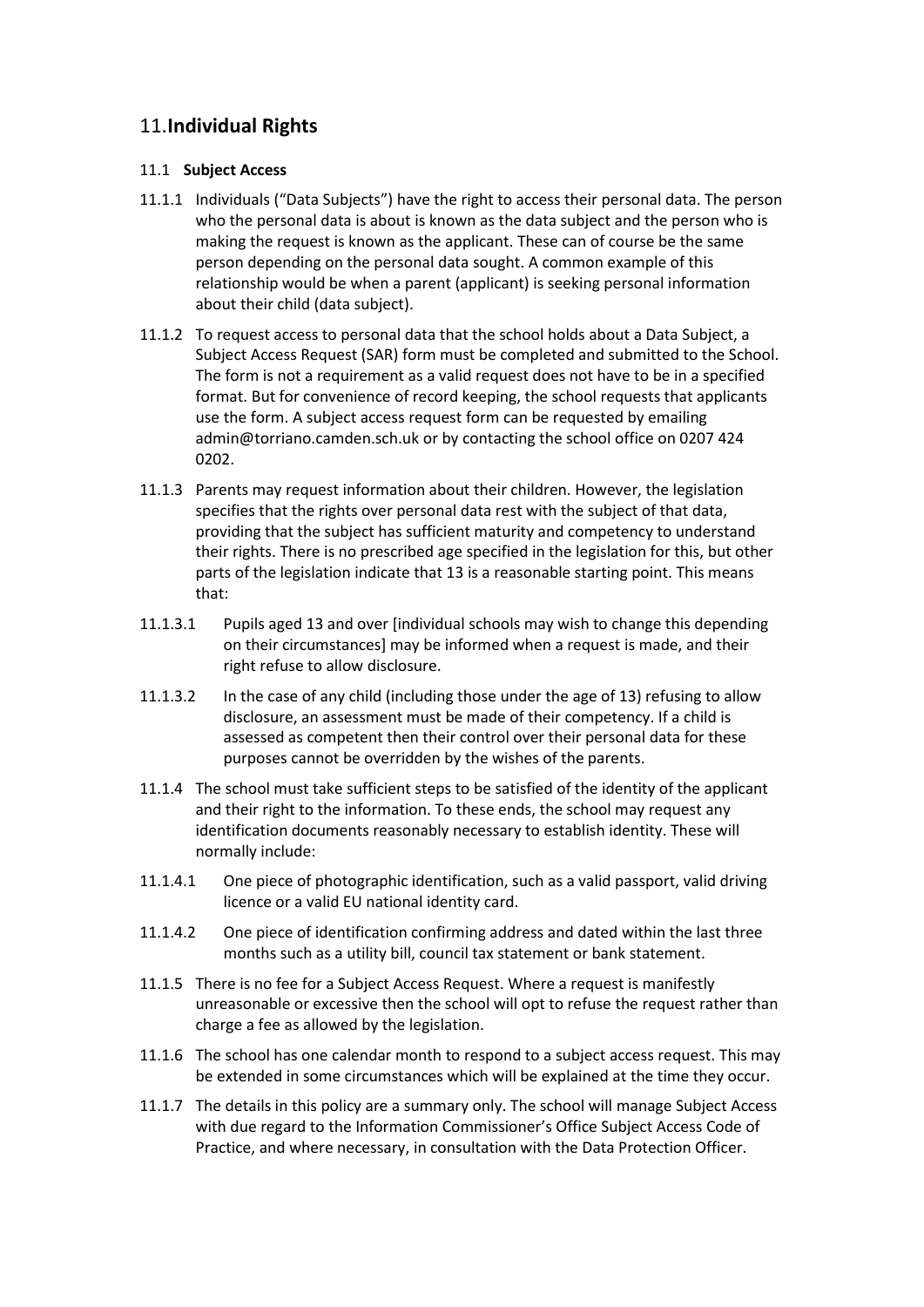11.1.8 A separate right exists under the Education (Pupil Information) (England) Regulations 2005 (SI 2005/1437) for parents to view their child's Educational Record free of charge. However, a charge may be made for providing a copy of these documents.

### 11.2 **Other individual rights**

- 11.2.1 Further rights provided by the legislation and relevant to the processing carried out by the school are:
	- Right to rectification
	- Right to erasure (Right to be forgotten)
	- Right to restrict processing
	- Right to object to processing
- 11.2.2 The school will uphold these rights in accordance with the legislation. Individuals wishing to know more about these rights should be referred to the Information Commissioner's Office website. https://ico.org.uk/for-organisations/guide-to-thegeneral-data-protection-regulation-gdpr/individual-rights/
- 11.2.3 To exercise their rights data subjects should contact the School Business Manager.

#### 12.**Closed Circuit Television**

- 12.1 Torriano Primary School uses Closed Circuit Television (CCTV) for the prevention and detection of crime and for protecting the safety of the children, parents and staff.
- 12.2 CCTV is recorded.
- 12.2.1 Recordings are only kept for 31 days unless specifically marked for retention. For example, when it is known that an incident has been recorded and the CCTV asset owner decides the footage will be retained.
- 12.2.2 Footage retained will be kept for as long as necessary to serve the purpose it was retained for and the CCTV manager will review retained footage annually to determine if it is still required and dispose of any that is not, in line with the retention and destruction policy.
- 12.3 The school's CCTV manager is the School Business Manager and they are responsible for ensuring CCTV is managed in line with the ICO's CCTV code of conduct.
- 12.4 Further detail regarding the use of CCTV at Torriano can be found in the school's CCTV policy.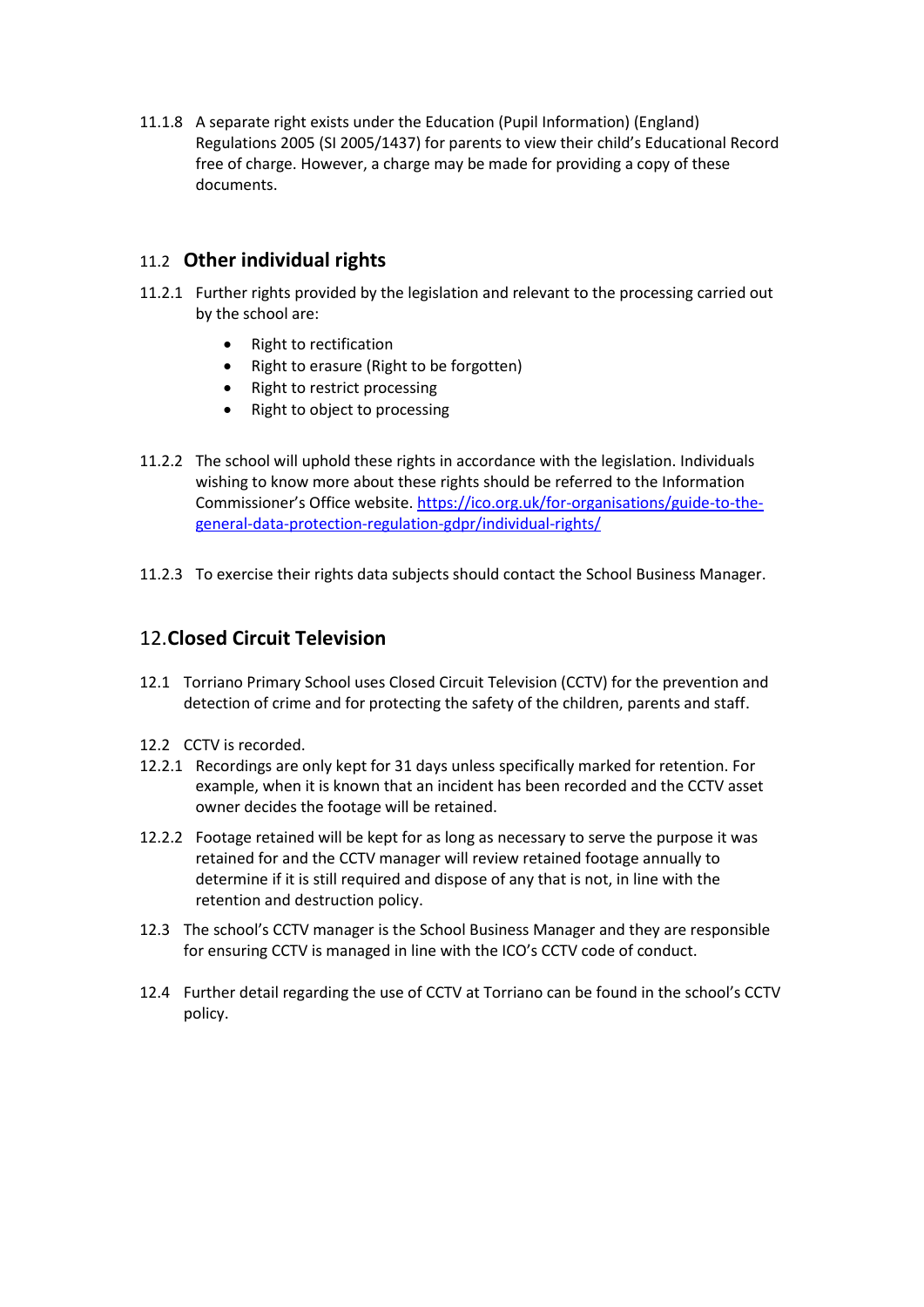#### 13.**Information Asset Register**

- 13.1 The school is required by Article 30 of the GDPR to keep a record of data processing activities. This is maintained in an Information Asset Register.
- 13.2 For each Asset listed in the register, there will be specified:
- 13.2.1 The purposes the information is used for.
- 13.2.2 The categories of data subjects (e.g. students, parents, staff)
- 13.2.3 The categories of personal data (e.g. contact details, educational records, employment records)
- 13.2.4 The retention period for that data, or link to the retention and destruction policy.
- 13.2.5 Details of any transfers to international organisations or third party countries.
- 13.2.6 Security measures protecting the data
- 13.2.7 The condition(s) under Article 6 and/or Article 9 of the GDPR that allow the processing
- 13.2.8 The lawful basis relied on for the processing
- 13.2.9 The details of any joint Data Controllers
- 13.2.10 The information necessary to demonstrate compliance with any of the other functions referred to in this policy. e.g. Sections 4 through 9.
- 13.2.11 The Information Asset Owner (IAO)
- 13.3 The maintenance of this register will be overseen by the School Business Manager and the responsibility for ensuring each entry remains accurate and is regularly reviewed lies with the corresponding IAO.

## 14.**Information Sharing with Third Parties / Joint Controllers / Processors**

- 14.1 The school shall only share data with third parties when the following conditions are met:
- 14.1.1 There is a contract in place with specifying how the third party will process data on behalf of the school.
- 14.1.1.1 All contractors are required to meet specified data security standards, and have adequate policies in place.
- 14.1.2 There is a written Information Sharing Agreement in place with another Data Controller such as the Local Authority or another school which describes the responsibilities of both parties.
- 14.1.3 An exemption applies which allows or requires the school to disclose data to that third party (for example, to assist with police investigations or by the order of the courts).
- 14.1.3.1 Police or other parties asking the school to disclose data for these purposes should contact us on 0207 424 0202.
- 14.1.4 Where other conditions set out in regulation 6 and/or regulation 9 of the GDPR apply and permit personal data to be shared. E.g. the subject has given consent.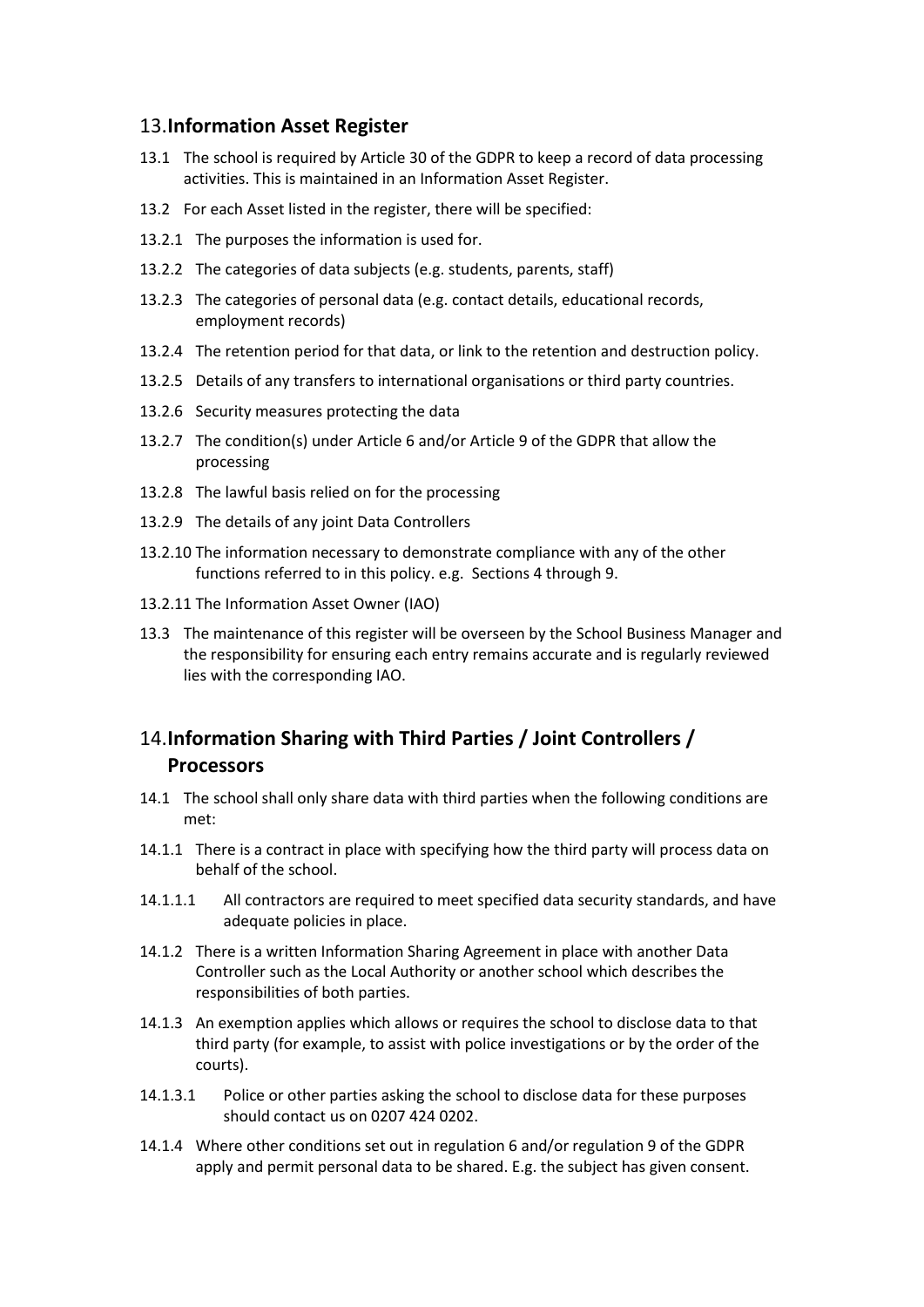14.2 The school does not store or transfer data outside of the European Union.

#### 15.**Data Breaches**

- 15.1 "Personal data breach" under the GDPR covers more than just the unauthorised disclosure of personal information. The phrase is defined as "a breach of security leading to the accidental or unlawful destruction, loss, alteration, unauthorised disclosure of, or access to, personal data transmitted, stored or otherwise processed by the company".
- 15.2 The school has a separate Data Breach Policy which outlines the procedure to be followed to ensure a consistent and effective approach is in place for managing data breaches and information security incidents.

## 16.**Privacy by Design and Default, and Data Protection Impact Assessments (DPIA)**

- 16.1 Whenever the school is implementing a new system or business practice that involves the processing of personal data, the school will observe privacy by design.
- 16.2 A DPIA is a risk based approach required by the GDPR to identify and manage high risk processing by identifying it and associated risks early.
- 16.3 All new projects or systems which involve a significant amount of personal data processing require a DPIA screening questionnaire to be completed by the project manager.
- 16.4 The screening questionnaire shall be submitted to the Headteacher and the DPO, who will advise on the risks and whether a full DPIA is required.
- 16.5 For those projects considered to be High Risk, or otherwise requiring a full DPIA, the project manager and the DPO will prepare the full DPIA for submission to the governing body for approval before the project is able to proceed.
- 16.6 For the screening questionnaire, the full DPIA, and associated guidance about how to complete it, please speak to the School Business Manager.

#### 17.**Photography**

- 17.1 The school uses photographs of individuals for the following purposes:
- 17.1.1 Security and access purposes (ID cards or pass)
- 17.1.2 To assist staff with the identification of pupils (registers, medical needs)
- 17.1.3 Class photographs records for posterity.
- 17.1.4 Our own publications such as newsletters, our website, or the prospectus.
- 17.1.5 Providing photographs for other media to use in their publications.
- 17.2 Consent will be sought for the use of photographs at the start of the school year except where the use of photographs is considered essential to the operation of the school or the safety of pupils.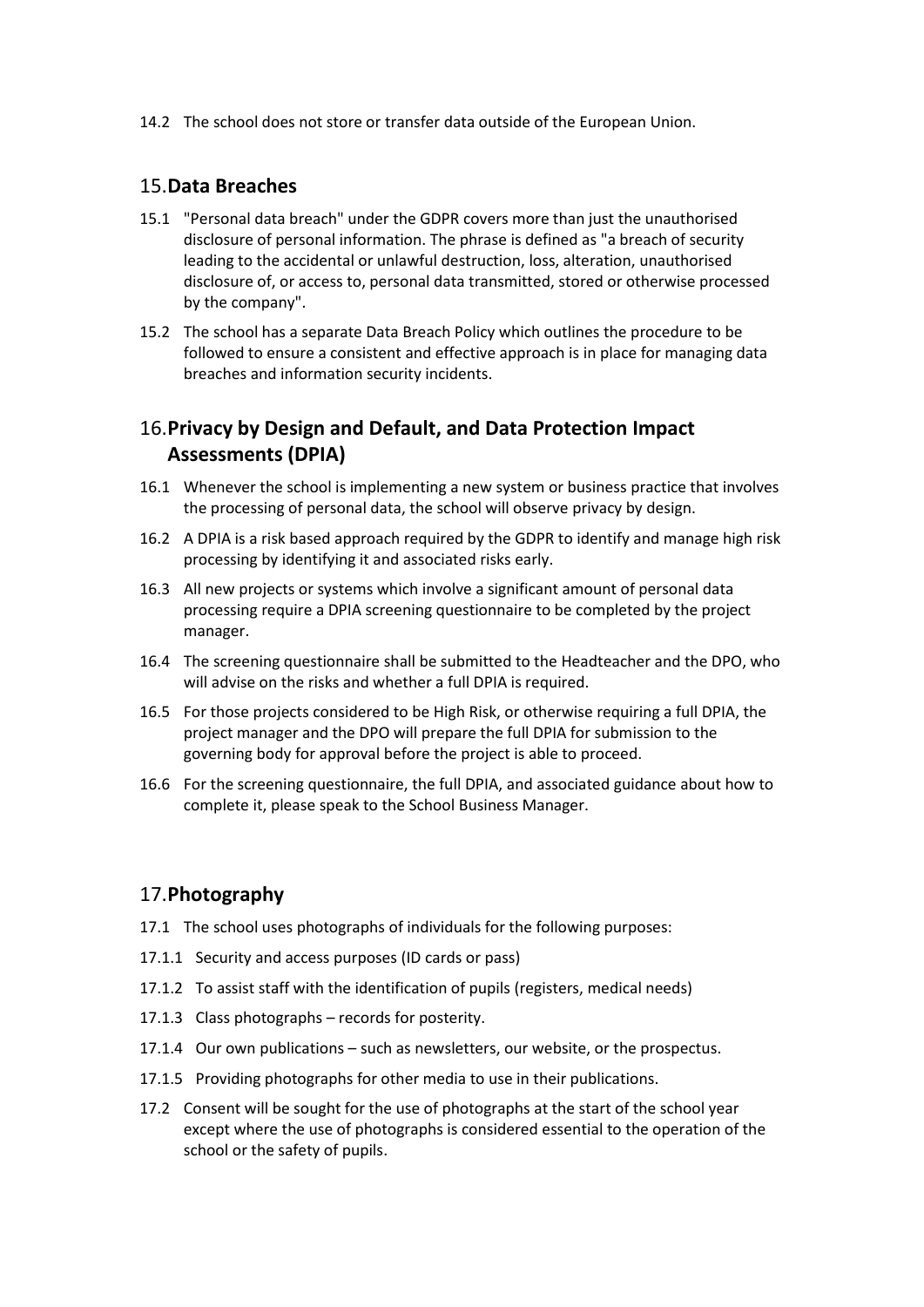- 17.2.1 Wherever practical, the school will ask for consent at the time they require the use of the image. In order to make management of publications practically possible, the school may rely on the blanket consent given, for using the photographs where the use would be reasonable and expected by the subject.
- 17.2.2 Where the use would be considered exceptional, the school will seek specific consent from the subject as per section 21 below.

#### 18.**Telephone Call Recordings**

- 18.1 The school does not record telephone calls that are made to 0207 424 0202. Outgoing calls are not normally recorded.
- 18.2 If for any reason it becomes necessary to begin recording a call, it will only be done for the purpose of safeguarding or staff safety.
- 18.3 If this occurs, the person on the phone will be informed, normally at the beginning of the call.
- 18.4 If necessary, call recordings will be stored on the school network for a period of 30 days, unless the calls are specifically marked for retention. In which case, they will be kept as long as required for the specified purpose.

#### 19.**Biometrics**

19.1 Biometric data means personal information about an individual's physical or behavioural characteristics that can be used to identify that person; this can include their fingerprints, facial shape, retina and iris patterns, and hand measurements. Torriano Primary School does not use biometric data in any way.

#### 20.**Consent**

- 20.1 In order to process personal data, the school relies primarily on the conditions provided by regulation 6(1)(c) (legal obligation) or 6(1)(e) (public task). The condition provided by 6(1)(a) (consent) will normally only be used when another does not apply.
- 20.2 When consent is used as the basis for processing, the school shall request consent and that request shall:
- 20.2.1 Be in writing.
- 20.2.2 Require a positive action to "opt in" or give consent.
- 20.2.3 Be clear and concise and where consent is being asked of a child; extra care shall be taken to phrase the consent in terms they are likely to understand.
- 20.2.4 As far as practicable in the circumstances, be specific and granular to avoid blanket consent or any other possible confusion.
- 20.2.5 Be provided alongside a Privacy Notice.
- 20.2.6 Explain how to withdraw consent.
- 20.2.6.1 It will always be possible for consent to be withdrawn at any time after it has been given, although if the processing has already occurred it may not be possible to reverse that. E.g. If a publication is already printed and distributed,